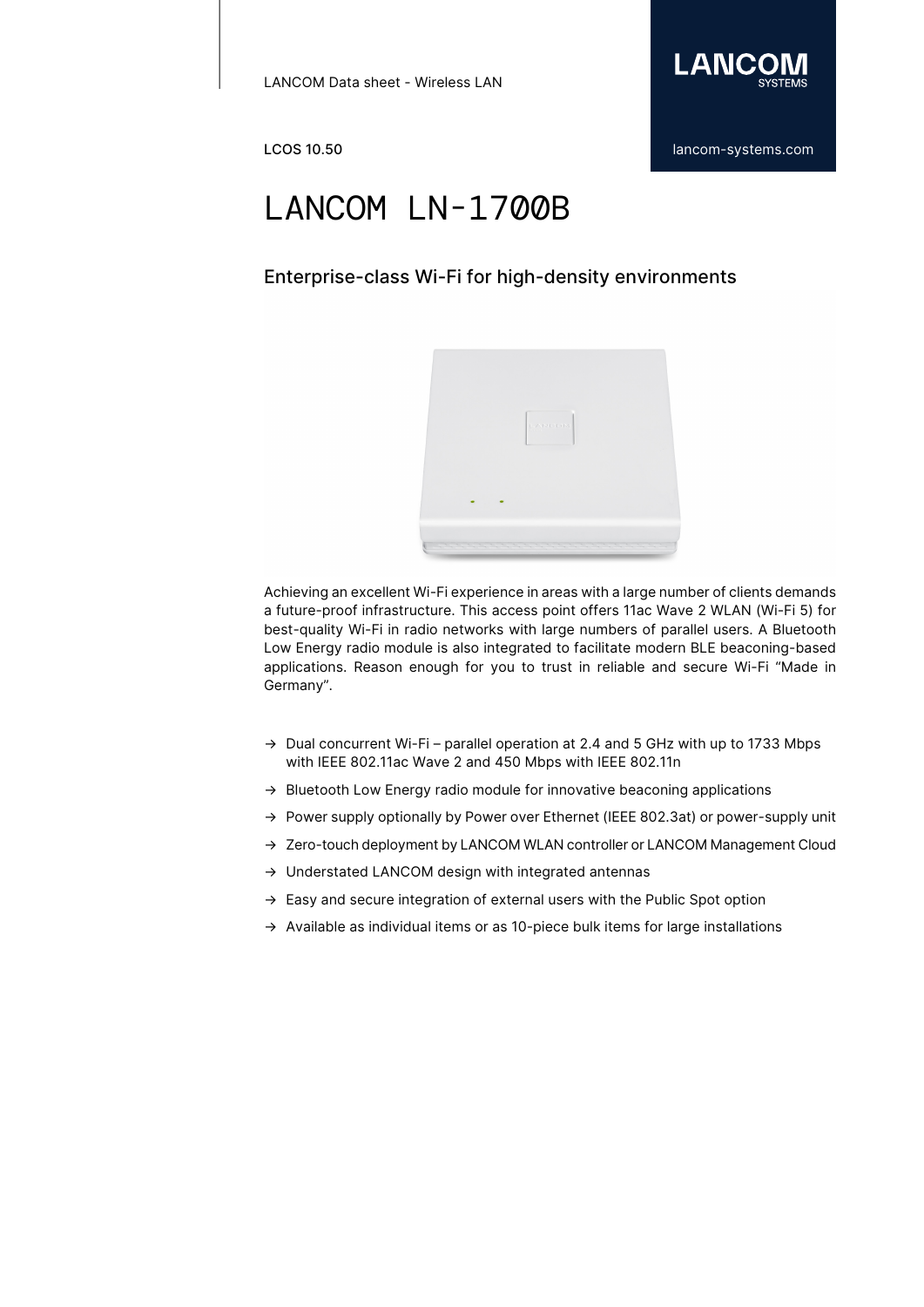

#### **Dual concurrent Wi-Fi with up to 1733 Mbps**

The LANCOM LN-1700B features two Wi-Fi radio modules, one offering IEEE 802.11ac Wave 2 and the other offering IEEE 802.11n. This provides fast Wi-Fi to 11n-clients in the 2.4-GHz frequency band and also the growing number of modern 11ac-enabled devices in the 5-GHz band.

#### **Integrated beaconing technology**

The Bluetooth Low Energy radio module integrated into the LANCOM LN-1700B is the technical basis for modern BLE Beaconing applications such as push advertisement services to mobile devices (iBeacon). With future firmware updates additional services like asset tracking / management can be realized via partner solutions.

#### **4x4 multi-user MIMO**

Multi-user MIMO (MU-MIMO for short) simultaneously distributes all of the available spatial streams of the LANCOM LN-1700B between several different Wave 2 clients, rather than one after the other as was formerly the case. The available bandwidth is used efficiently and delays in the wireless network are substantially reduced.

#### **160-MHz channel width**

Increasing the channel width from 80 to 160 MHz doubles the performance for Wave 2 clients. By optimizing the use of the radio spectrum, a client can be supplied with a data rate of up to 1733 Mbps.

### **Active Radio Control for dynamic radio-field optimization**

The LANCOM LN-1700B supports the Wi-Fi optimization feature LANCOM Active Radio Control. This intelligent combination of innovative features included with the LCOS operating system—such as Spectral Scan, Band Steering, Adaptive Noise Immunity, Adaptive RF Optimization, Airtime Fairness, and Client Steering—sustainably increases Wi-Fi performance and supports administrators with professional tools for Wi-Fi management.

#### **LANCOM security for wireless networks**

With numerous integrated security features such as IEEE 802.1X, this enterprise-class access point provides optimal security for networks. Administrators and employees alike benefit from professional security policies on the network.

#### **Managed via LANCOM Management Cloud, WLAN controller, or stand-alone**

The LANCOM LN-1700B offers the greatest possible versatility in operation: Managed through the LANCOM Management Cloud, it integrates into a holistic, automated network orchestration system based on software-defined networking technology. It is also able to operate with central management by LANCOM WLAN controller or even in stand-alone mode.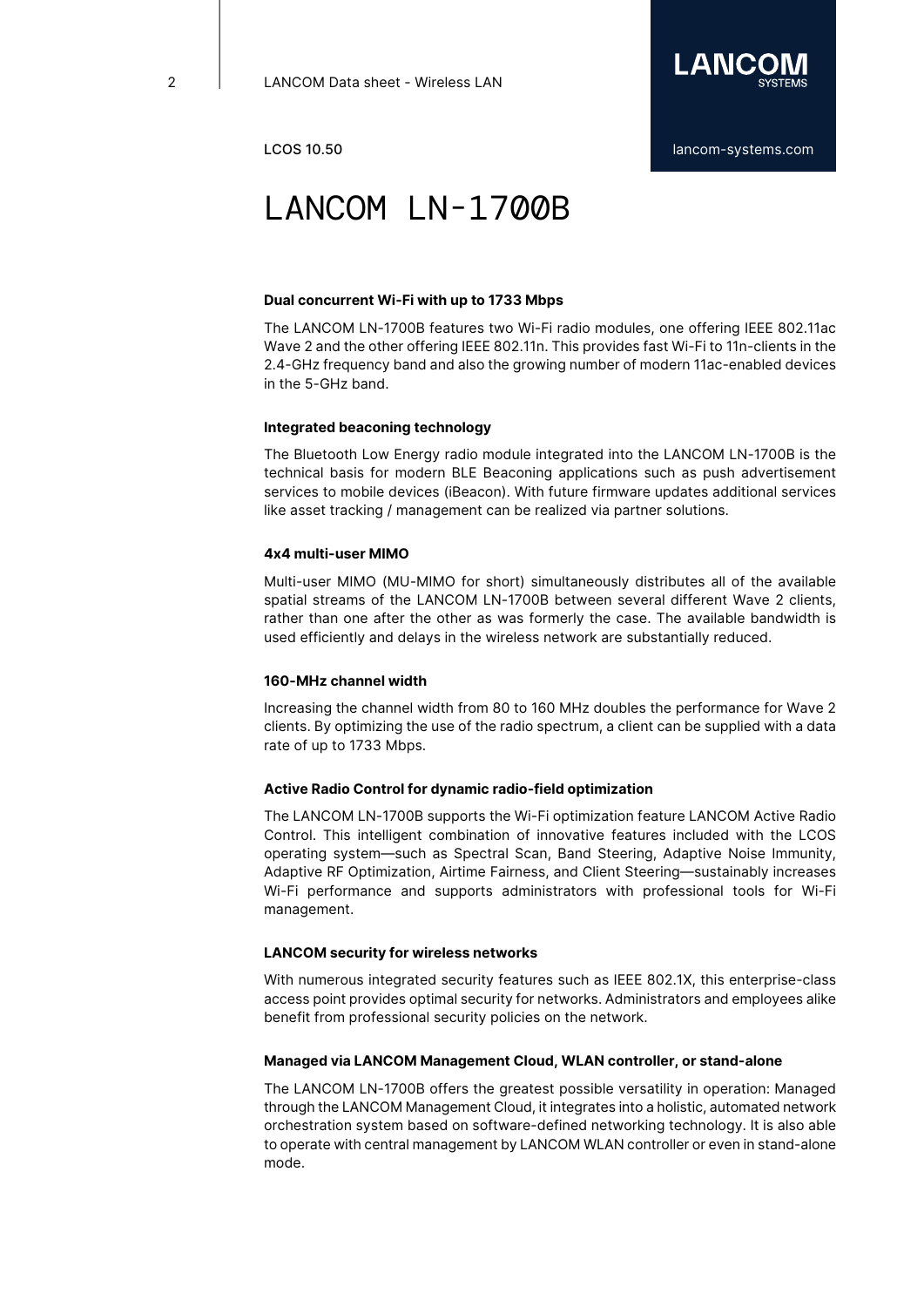

#### **Maximum freedom of design for guest Internet access**

The LANCOM Public Spot option provides reliable and secure Internet access for guests, visitors, partners or customers, all based on a common infrastructure. The guest network is at all times strictly and securely separated from the internal network. There is no need for any additional hardware components, which makes the LANCOM Public Spot option the ideal solution for the provision of secure hotspots.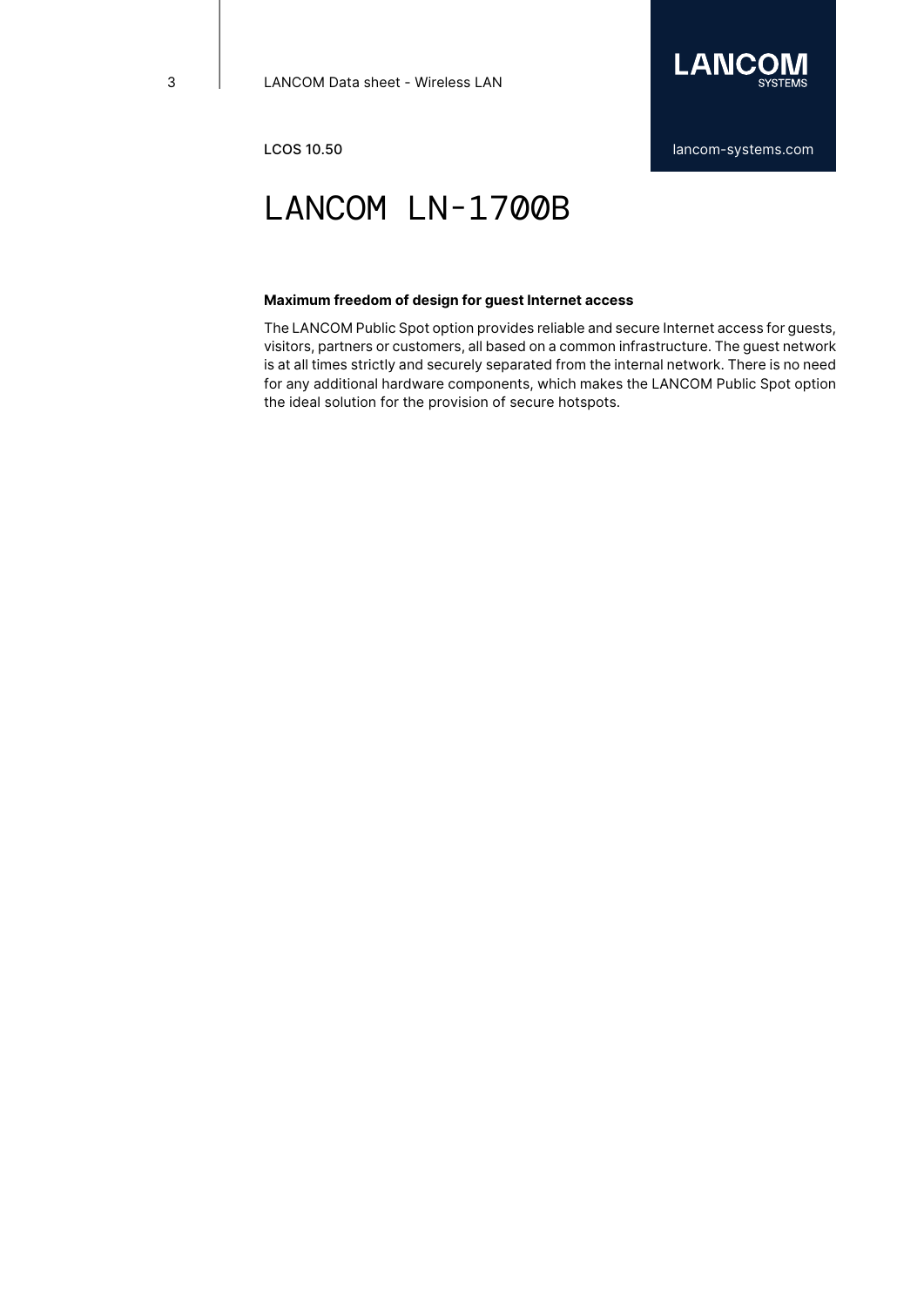

### **WLAN product specifications**

|                                                        | Frequency band 2.4 GHz and 5 GHz 2400-2483.5 MHz (ISM), 5150-5350 MHz and 5470-5725 MHz (depending on country-specific restrictions)                                                                                                                                                                                                                                                                                                                                                                                                                                                                                                                                                                                                                                             |
|--------------------------------------------------------|----------------------------------------------------------------------------------------------------------------------------------------------------------------------------------------------------------------------------------------------------------------------------------------------------------------------------------------------------------------------------------------------------------------------------------------------------------------------------------------------------------------------------------------------------------------------------------------------------------------------------------------------------------------------------------------------------------------------------------------------------------------------------------|
| Integrated Antenna Gain                                | up to 3 dBi in 2.4 GHz, up to 4.5 dBi in 5 GHz (per antenna (3) @ WLAN-1 and per antenna (4) @ WLAN-2)                                                                                                                                                                                                                                                                                                                                                                                                                                                                                                                                                                                                                                                                           |
| Data rates IEEE 802.11ac/n                             | 1733 Mbps according to IEEE 802.11ac with MCS9 (fallback to 6,5 Mbps with MCS0). Compatible to IEEE 802.11ac/n/a,<br>IEEE 802.11ac/n, IEEE 802.11n/a compatibility mode or pure IEEE 802.11ac, pure IEEE 802.11n, pure IEEE 802.11a<br>moder and data rates selectable                                                                                                                                                                                                                                                                                                                                                                                                                                                                                                           |
| Data rates IEEE 802.11n                                | 450 Mbps according to IEEE 802.11n with MCS23 (fallback to 6,5 Mbps with MCS0). Compatible to IEEE 802.11a/n,<br>IEEE 802.11g/n, IEEE 802.11b/g/n or IEEE 802.11b/g compatibility mode or pure IEEE 802.11n, pure IEEE 802.11a, IEEE<br>802.11g or pure IEEE 802.11b mode and data rates selectable                                                                                                                                                                                                                                                                                                                                                                                                                                                                              |
| Data rates IEEE 802.11a/h                              | 54 Mbps (fallback to 48, 36, 24, 18, 12, 9, 6 Mbps, Automatic Rate Selection), fully compatible with TPC (adjustable<br>power output) and DFS (automatic channel selection, radar detection) and data rates selectable                                                                                                                                                                                                                                                                                                                                                                                                                                                                                                                                                           |
| Data rates IEEE 802.11b/g                              | 54 Mbps to IEEE 802.11g (fallback to 48, 36, 24, 18, 12, 9, 6 Mbps, Automatic Rate Selection) compatible to IEEE<br>802.11b (11, 5.5, 2, 1 Mbps, Automatic Rate Selection), IEEE 802.11b/g compatibility mode or pure IEEE 802.11g or<br>pure IEEE 802.11b and data rates selectable                                                                                                                                                                                                                                                                                                                                                                                                                                                                                             |
| Range IEEE 802.11ac/n/a/g/b *                          | Up to 150 m (up to 30 m in buildings)                                                                                                                                                                                                                                                                                                                                                                                                                                                                                                                                                                                                                                                                                                                                            |
| Output power at radio module<br>WLAN-1, 5 GHz          | Maximum transmit power may be limited below these numbers to ensure compliance with local regulatory<br>requirements. IEEE 802.11a/h: +17 up to +18 dBm @ 6 up to 48 Mbps, +13 up to +15 dBm @ 54 Mbps, IEEE 802.11n:<br>+17 up to +18 dBm @ (MCS0/8/16, 20 MHz), +11 up to +13 dBm @ (MCS7/15/23, 20 MHz), +16 up to +17 dBm @<br>(MCS0/8/16, 40 MHz), +9 up to +12 dBm @ (MCS7/15/23, 40 MHz)                                                                                                                                                                                                                                                                                                                                                                                  |
| Output power at radio module<br>WLAN-2, 5 GHz          | IEEE 802.11a/h: +21 dBm @ 6 up to 36 MBit/s and +20 dBm @ 48 up to 54 MBit/s IEEE 802.11ac: 23 dBm @ (MCS<br>0/1, 20 MHz), 22 dBm @ (MCS 2/3, 20 MHz), 21 dBm @ (MCS 4/5, 20 MHz), 20 dBm @ (MCS6/7, 20 MHz), 19 dBm<br>@ (MCS8, 20 MHz), 18 dBm @ (MCS9, 20 MHz), 23 dBm @ (MCS0/1, 40 MHz), 22 dBm @ (MCS2/3, 40 MHz), 21<br>dBm @ (MCS4/5, 40 MHz), 20 dBm @ (MCS6, 40 MHz), 19 dBm @ (MCS7/8, 40 MHz), 18 dBm @ (MCS9, 40 MHz),<br>23 dBm @ (MCS0/1, 80 MHz), 22 dBm @ (MCS2/3, 80 MHz), 21 dBm @ (MCS4/5, 80 MHz), 12 dBm @ (MCS6, 80<br>MHz), 19 dBm @ (MCS7, 80 MHz), 18 dBm @ (MCS8/9, 80 MHz), 22 dBm @ (MCS0/1, 160 MHz), 21 dBm @ (MCS2/3,<br>160 MHz), 20 dBm @ (MCS4/5, 160 MHz), 19 dBm @ (MCS6, 160 MHz), 18 dBm @ (MCS7, 160 MHz), 17 dBm @<br>(MCS8/9, 160 MHz) |
| Output power at radio module<br><b>WLAN-1, 2.4 GHz</b> | Maximum transmit power may be limited below these numbers to ensure compliance with local regulatory<br>requirements. IEEE 802.11b: +22 dBm @ 1 and 2 Mbps, +22 dBm @ 5,5 and 11 Mbps, IEEE 802.11g: +22 dBm @ 6<br>up to 36 Mbps, +20 dBm @ 48 Mbps, +18 dBm @ 54 Mbps, IEEE 802.11n: +22 dBm @ (MCS0/8/16, 20 MHz), +16<br>dBm @ (MCS7/15/23, 20 MHz), +21 dBm @ (MCS0/8/16, 40 MHz), +15 dBm @ (MCS7/15/23, 40 MHz)                                                                                                                                                                                                                                                                                                                                                           |
| Minimum transmission power                             | Transmission power reduction in software in 1 dB steps to min. 0.5 dBm                                                                                                                                                                                                                                                                                                                                                                                                                                                                                                                                                                                                                                                                                                           |
|                                                        | Receiver sensitivity WLAN-1, 5 GHz IEEE 802.11a/h: -98 dBm @ 6 Mbps, -81 dBm @ 54 Mbps, IEEE 802.11n: -94 dBm @ (MCS0, 20 MHz), -76dBm @<br>(MCS 7, 20 MHz), -92 dBm @ (MCS0, 40 MHz), -72 dBm @ (MCS7, 40 MHz)                                                                                                                                                                                                                                                                                                                                                                                                                                                                                                                                                                  |
|                                                        | Receiver sensitivity WLAN-1, 2.4 GHz IEEE 802.11b: -97 dBm @ 1 MBit/s, -93 dBm @ 11 MBit/s, IEEE 802.11g: -95dBm @ 6 MBit/s, -81dBm @ 54 MBit/s<br>IEEE 802.11n: -94 dBm @ 6,5MBit/s (MCS0, 20 MHz), -77 dBm @ 65 MBit/s (MCS7, 20 MHz), -91 dBm @ 15 MBit/s<br>(MCS0, 40 MHz), -74 dBm @ 150 MBit/s (MCS7, 40 MHz)                                                                                                                                                                                                                                                                                                                                                                                                                                                              |
| Radio channels 5 GHz                                   | Up to 26 non-overlapping channels (available channels and further obligations such as automatic DFS dynamic<br>channel selection depending on national regulations)                                                                                                                                                                                                                                                                                                                                                                                                                                                                                                                                                                                                              |
|                                                        |                                                                                                                                                                                                                                                                                                                                                                                                                                                                                                                                                                                                                                                                                                                                                                                  |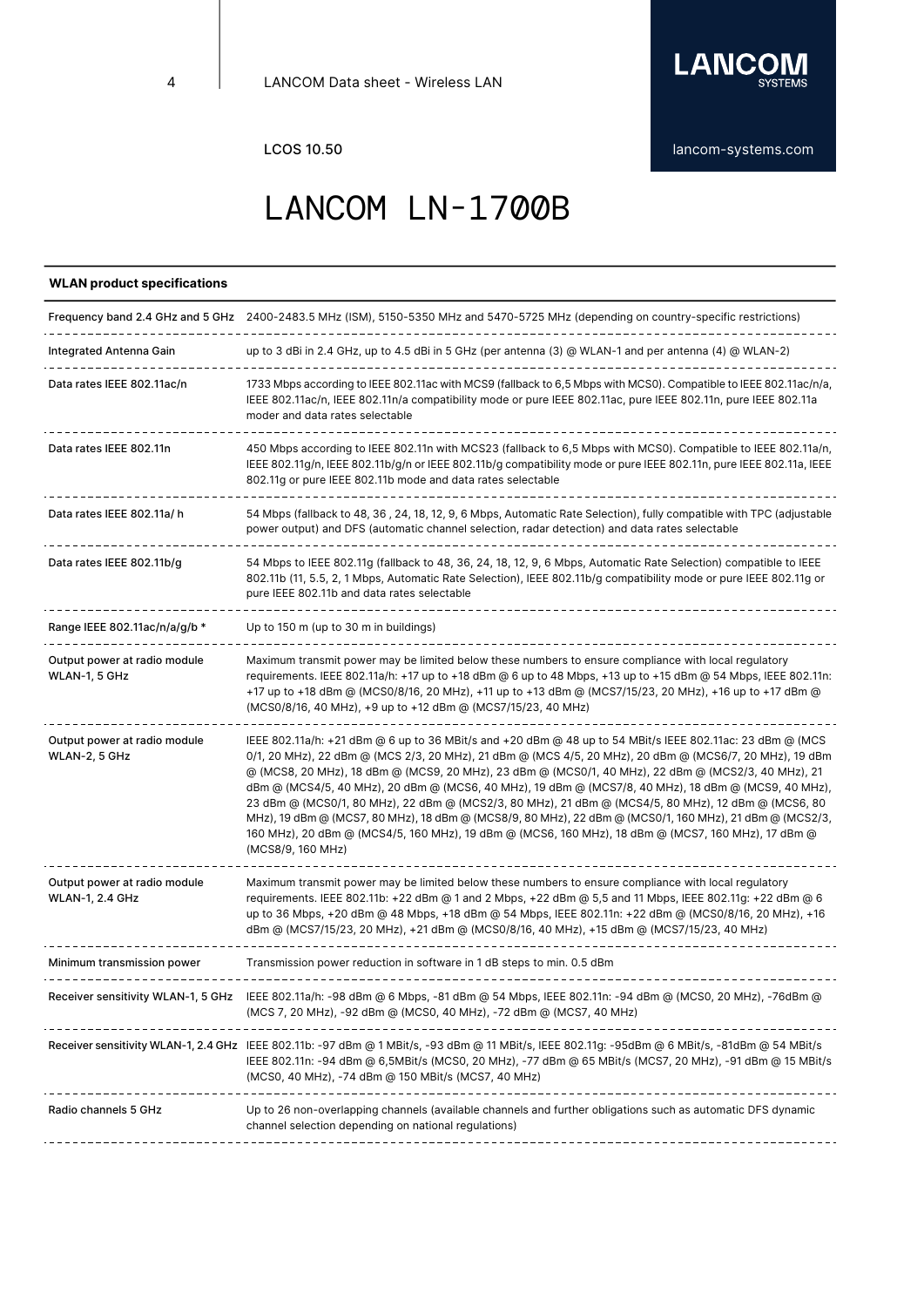

#### **WLAN product specifications**

| Radio channels 2.4 GHz         | Up to 13 channels, max. 3 non-overlapping (depending on country-specific restrictions)                                                                                                                           |
|--------------------------------|------------------------------------------------------------------------------------------------------------------------------------------------------------------------------------------------------------------|
| Multi-SSID                     | Up to 31 (Simultaneous use of up to 16 independent WLAN networks at WLAN interface 1 and up to 15 independent<br>WLAN networks at WLAN interface 2; time-controlled activation and deactivation of WLAN networks |
| <b>Concurrent WLAN clients</b> | Up to 512 clients (recommended)                                                                                                                                                                                  |
| Others                         | Wireless Quality Indicators (WQI), Hotspot 2.0                                                                                                                                                                   |
| *) Note                        | The effective distances and transmission rates that can be achieved are depending of the onsite RF conditions                                                                                                    |
|                                |                                                                                                                                                                                                                  |

#### **Supported WLAN standards**

|  | <b>IEEE</b> standards |
|--|-----------------------|
|--|-----------------------|

IEEE 802.11ac Wave 2 (Wi-Fi 5), IEEE 802.11n (Wi-Fi 4), IEEE 802.11a, IEEE 802.11g, IEEE 802.11b, IEEE 802.11i, IEEE 802.1X, IEEE 802.11u, IEEE 802.11r (Fast Roaming), IEEE 802.11k, IEEE 802.11v, IEEE 802.11w (Protected Management Frames), WME and U-APSD/WMM Power Save as defined in IEEE 802.11e, IEEE 802.11h, IEEE 802.11d

#### **Standard IEEE 802.11ac (Wi-Fi 5)**

Modes

Supported features 4x4 MIMO, 80 MHz/160 MHz channels, MU-MIMO, QAM-256

#### **Standard IEEE 802.11n (Wi-Fi 4)**

Supported features 3x3 MIMO, 40 MHz channels, 20/40MHz coexistence mechanisms in the 2.4 GHz band, MAC aggregation, Block Acknowledgement, STBC (Space Time Block Coding), LDPC (Low Density Parity Check), MRC (Maximal Ratio Combining), Short Guard Interval **WLAN operating modes** WLAN access point (standalone, WLC or LANCOM Management Cloud managed), WLAN bridge (P2P or P2MP) (standalone or AutoWDS\*), (standalone, WLC or LANCOM Management Cloud managed), WLAN client mode, transparent WLAN client mode  $- - - - - -$ <u> 22222222222</u> \*) Note Only in installations with WLAN controller **Security**

| <b>Encryption options</b> | WPA3-Personal, IEEE 802.1X (WPA3-Enterprise, WPA2-Enterprise), IEEE 802.11i (WPA2-Personal), Wi-Fi Certified™<br>WPA2™, WPA, WEP, IEEE 802.11w (Protected Management Frames), LEPS-MAC (LANCOM Enhanced Passphrase<br>Security MAC), LEPS-U (LANCOM Enhanced Passphrase Security User) |
|---------------------------|----------------------------------------------------------------------------------------------------------------------------------------------------------------------------------------------------------------------------------------------------------------------------------------|
| Encryption                | AES-CCMP AES-GCMP, TKIP, RC4 (only used by WEP)                                                                                                                                                                                                                                        |
| EAP types (authenticator) | EAP-TLS, EAP-TTLS/MSCHAPv2, PEAPv0/EAP-MSCHAPv2, PEAPv1/EAP-GTC, EAP-FAST                                                                                                                                                                                                              |
| RADIUS/EAP-server         | User administration MAC-based, rate limiting, passphrases, VLAN user based, authentication of IEEE 802.1X clients<br>via EAP-TLS, EAP-TTLS, EAP-MD5, EAP-GTC, PEAP, MSCHAP, MSCHAPv2, Dynamic Peer Discovery                                                                           |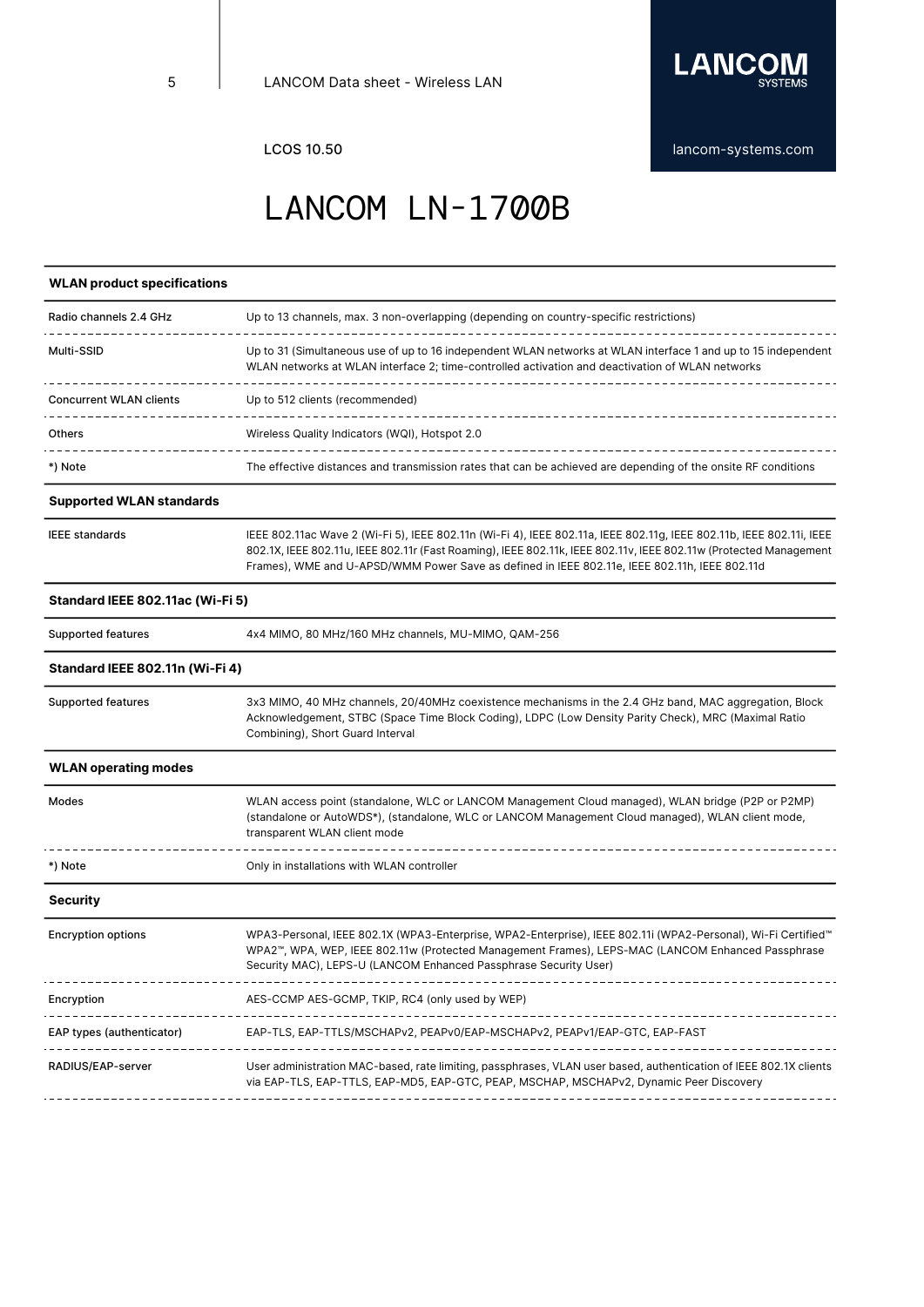

LCOS 10.50 [lancom-systems.com](https://www.lancom-systems.com)

### LANCOM LN-1700B

#### **Security Others** WLAN protocol filters, IP-redirection of any packet received over the WLAN interface, IEEE 802.1X supplicant, background scanning, client detection ("rogue WLAN client detection"), Wireless Intrusion Detection System (WIDS), RADIUS CoA (Change of Authorization) **LANCOM Active Radio Control** Client Management Steering of WLAN clients to the ideal access point using 802.11k and 802.11v Band Steering Steering of 5GHz clients to the corresponding high-performance frequency band ----------Managed RF Optimization\* Selection of optimal WLAN channels by the administrator Adaptive Noise Immunity **Better WLAN** throughput due to immunity against interferences Spectral Scan Monitoring your WLAN for sources of interference Adaptive RF Optimization Dynamic selection of the optimal WLAN channel Airtime Fairness **Improved utilization of the WLAN bandwidth** Adaptive Transmission Power Automatic adjustment of the transmission power for Wi - Fi backup scenarios -----------------------\*) Note Only in installations with WLAN controller **Roaming** Roaming IAPP (Inter Access Point Protocol), IEEE 802.11r (Fast Roaming), OKC (Opportunistic Key Caching), Fast Client Roaming (only in operating mode client modus)

#### **Bluetooth Low Energy (BLE)**

| iBeacon                                             | Support for iBeacon. The UUID as well as the major and minor ID are configurable. On top of that, all three radiated<br>powers are supported (near, immediate, far).                                                                            |
|-----------------------------------------------------|-------------------------------------------------------------------------------------------------------------------------------------------------------------------------------------------------------------------------------------------------|
| Support of Bluetooth Low Energy<br>technology (BLE) | The device is equipped with a BLE radio module and can thus transmit a configurable iBeacon. The UUID as well as<br>the major and minor ID are configurable. On top of that, all three radiated powers are supported (near, immediate,<br>far). |

#### **Layer 2 features**

| <b>VLAN</b>        | 4.096 IDs based on IEEE 802.1g, dynamic assignment                              |
|--------------------|---------------------------------------------------------------------------------|
| Quality of Service | WME based on IEEE 802.11e, Wi-Fi Certified™ WMM®                                |
| Rate limiting      | SSID based, WLAN client based                                                   |
| Multicast          | IGMP-Snooping, MLD-Snooping, Multicast-to-Unicast-conversion on WLAN interfaces |
|                    |                                                                                 |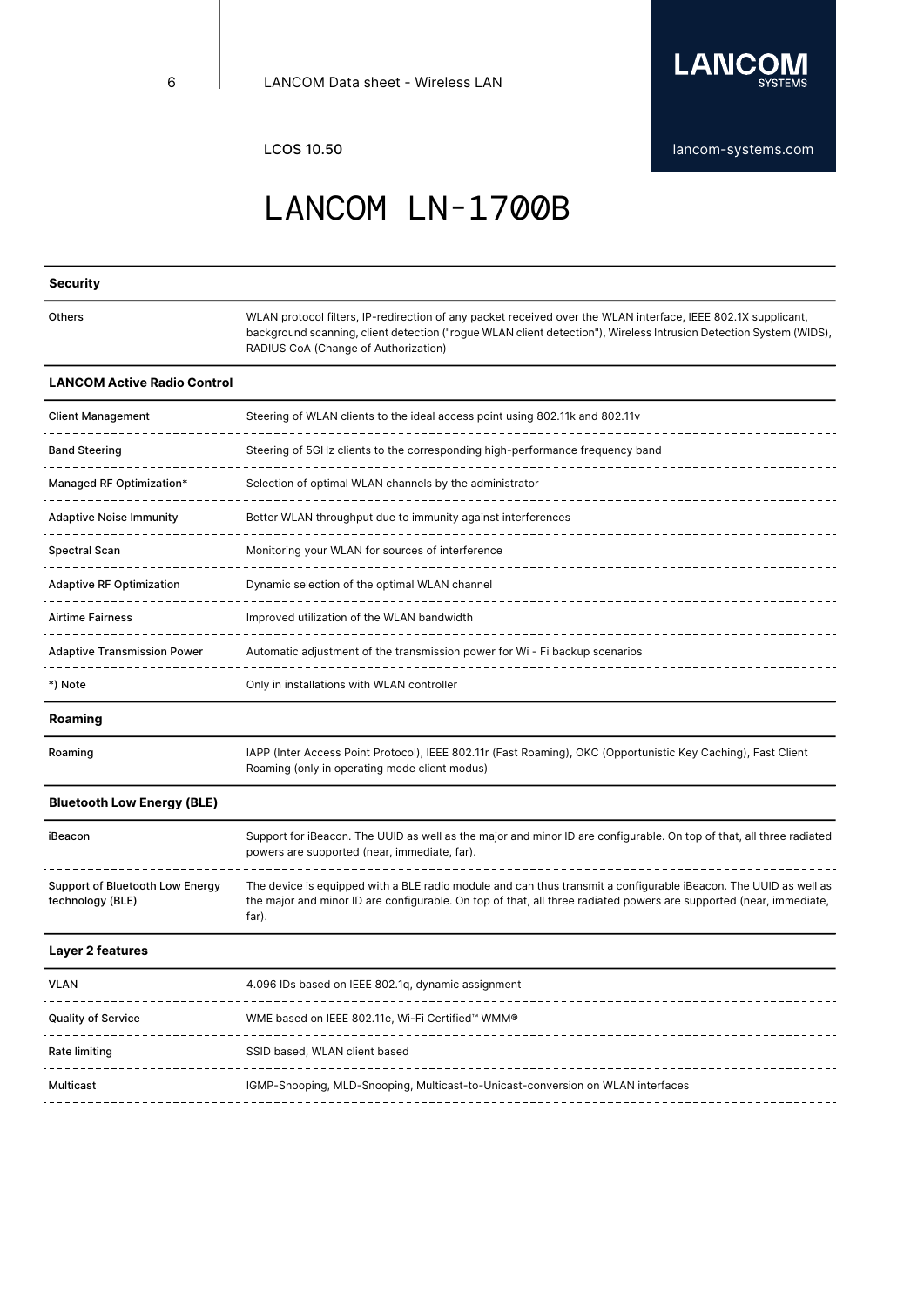

| Layer 2 features                |                                                                                                                                                                                                                                                                                           |
|---------------------------------|-------------------------------------------------------------------------------------------------------------------------------------------------------------------------------------------------------------------------------------------------------------------------------------------|
| Protocols                       | Ethernet over GRE-Tunnel (EoGRE), L2TPv3, ARP-Lookup, LLDP, DHCP option 82,<br>IPv6-Router-Advertisement-Snooping, DHCPv6-Snooping, LDRA (Lightweight DHCPv6 Relay Agent), Spanning Tree,<br>Rapid Spanning Tree, ARP, Proxy ARP, BOOTP, DHCP, LACP                                       |
| Layer 3 features                |                                                                                                                                                                                                                                                                                           |
| Firewall                        | Stateful inspection firewall including paket filtering, extended port forwarding, N:N IP address mapping, paket<br>tagging, support for DNS targets, user-defined rules and notifications                                                                                                 |
| <b>Quality of Service</b>       | Traffic shaping, bandwidth reservation, DiffServ/TOS, packetsize control, layer-2-in-layer-3 tagging                                                                                                                                                                                      |
| Security                        | Intrusion Prevention, IP spoofing, access control lists, Denial of Service protection, detailed settings for handling<br>reassembly, session-recovery, PING, stealth mode and AUTH port, URL blocker, password protection, programmable<br>reset button                                   |
| PPP authentication mechanisms   | PAP, CHAP, MS-CHAP, and MS-CHAPv2                                                                                                                                                                                                                                                         |
| High availability / redundancy  | VRRP (Virtual Router Redundancy Protocol), analog/GSM modem backup                                                                                                                                                                                                                        |
| Router                          | IPv4-, IPv6-, NetBIOS/IP multiprotokoll router, IPv4/IPv6 dual stack                                                                                                                                                                                                                      |
| Router virtualization           | ARF (Advanced Routing and Forwarding) up to separate processing of 16 contexts                                                                                                                                                                                                            |
| <b>IPv4</b> services            | HTTP and HTTPS server for configuration by web interface, DNS client, DNS server, DNS relay, DNS proxy, dynamic<br>DNS client, DHCP client, DHCP relay and DHCP server including autodetection, NetBIOS/IP proxy, NTP client, SNTP<br>server, policy-based routing, Bonjour-Proxy, RADIUS |
| <b>IPv6</b> services            | HTTP and HTTPS server for configuration by web interface, DHCPv6 client, DHCPv6 server, DHCPv6 relay, DNS<br>client, DNS server, dynamic DNS client, NTP client, SNTP server, Bonjour-Proxy, RADIUS                                                                                       |
| Dynamic routing protocols       | RIP <sub>v2</sub>                                                                                                                                                                                                                                                                         |
| IPv4 protocols                  | DNS, HTTP, HTTPS, ICMP, NTP/SNTP, NetBIOS, PPPoE (server), RADIUS, RADSEC (secure RADIUS), RTP,<br>SNMPv1, v2c, v3, TFTP, TACACS+, IGMPv3                                                                                                                                                 |
| IPv6 protocols                  | NDP, stateless address autoconfiguration (SLAAC), stateful address autoconfiguration (DHCPv6), router<br>advertisements, ICMPv6, DHCPv6, DNS, HTTP, HTTPS, PPPoE, RADIUS, SMTP, NTP, Syslog, SNMPv1, v2c, v3, MLDv2,<br>NPTv6 (NAT66)                                                     |
| WAN operating mode              | VDSL, ADSL1, ADSL2 or ADSL2+ additional with external DSL modem at an ETH port                                                                                                                                                                                                            |
| WAN protocols                   | PPPoE, Multi-PPPoE, ML-PPP, GRE, EoGRE, PPTP (PAC or PNS), L2TPv2 (LAC or LNS), L2TPv3 with<br>Ethernet-Pseudowire, IPoE (using DHCP or no DHCP), RIP-1, RIP-2, VLAN, IPv6 over PPP (IPv6 and IPv4/IPv6 dual<br>stack session), IP(v6) o E (autokonfiguration, DHCP v6 or static)         |
| Tunneling protocols (IPv4/IPv6) | 6to4, 6in4, 6rd (static and over DHCP), Dual Stack Lite (IPv4-in-IPv6-Tunnel), 464XLAT                                                                                                                                                                                                    |
| Intorfoooc                      |                                                                                                                                                                                                                                                                                           |

**Interfaces**

Ethernet ports 2 x 10/100/1000BASE-T autosensing (RJ-45), IEEE 802.3az, PoE (Power over Ethernet) at ETH1 . \_ \_ \_ \_ \_ \_ \_ \_ \_ \_ \_ \_ \_ \_ \_ . . . . . . . . . . . . . . . . . . .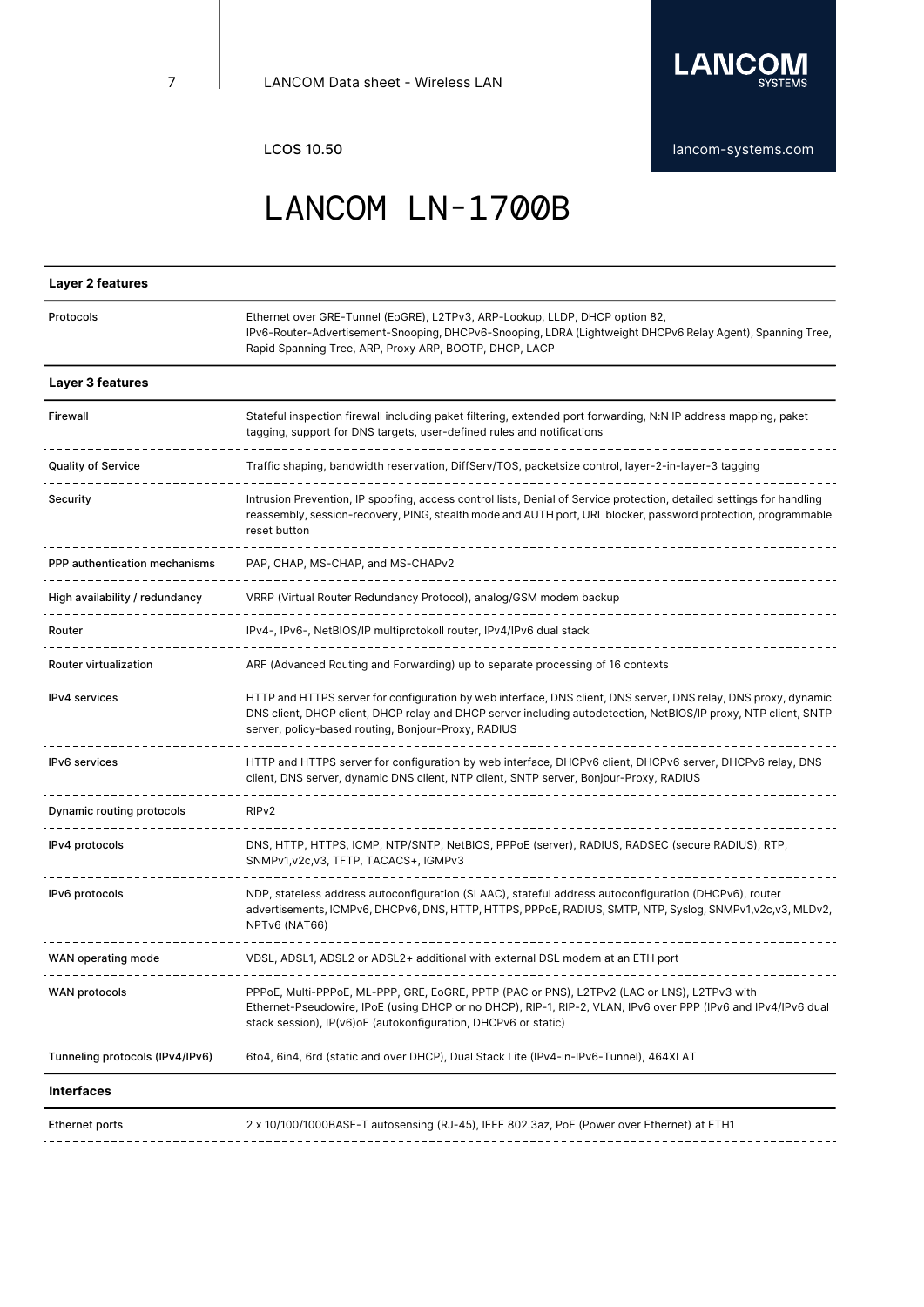

LCOS 10.50 **[lancom-systems.com](https://www.lancom-systems.com)** 

# LANCOM LN-1700B

| <b>Interfaces</b>                |                                                                                                                                                                                                                                                                                                                                                                                                                          |
|----------------------------------|--------------------------------------------------------------------------------------------------------------------------------------------------------------------------------------------------------------------------------------------------------------------------------------------------------------------------------------------------------------------------------------------------------------------------|
| Serial interface                 | Serial configuration interface / COM port (8 pin Mini-DIN): 9,600 - 115,000 baud, suitable for optional connection of<br>analog/GPRS modems. Supports internal COM port server and allows for transparent asynchronous transmission<br>of serial data via TCP                                                                                                                                                            |
| Internal antenna                 | Radio module 1 uses three internal antennas, radio module 2 uses four internal antennas and BLE radio module uses<br>one internal antenna                                                                                                                                                                                                                                                                                |
| <b>Hardware</b>                  |                                                                                                                                                                                                                                                                                                                                                                                                                          |
| Power supply                     | 12 V DC, external power adapter (230 V). PoE (Power over Ethernet), compliant with IEEE 802.3at                                                                                                                                                                                                                                                                                                                          |
| Environment                      | Temperature range 0° to 45 °C (vertical wall mount with LANCOM Wall Mount (LN)), 0° to 37 °C (horizontal ceiling<br>mount with LANCOM Wall Mount (LN)). Access point overheating is avoided by automatic throttling of the Wi-Fi<br>modules. Humidity 0-95 %; non-condensing                                                                                                                                             |
| Power consumption (max)          | Approx. 21 W via 12 V / 2 A power adapter (value refers to the total power consumption of access point and power<br>adapter), Approx. 19.4 W via PoE (value solely refers to the power consumption of the access point)                                                                                                                                                                                                  |
| Housing                          | Robust synthetic housing, rear connectors, ready for wall mounting, Kensington lock; 205 x 42 x 205 mm (W x H x<br>D)                                                                                                                                                                                                                                                                                                    |
| <b>Management and monitoring</b> |                                                                                                                                                                                                                                                                                                                                                                                                                          |
| Management                       | LANCOM Management Cloud, LANconfig, WEBconfig, WLAN controller, LANCOM Layer 2 management (emergency<br>management)                                                                                                                                                                                                                                                                                                      |
| <b>Management functions</b>      | Alternative boot configuration, voluntary automatic updates for LCMS and LCOS, individual access and function<br>rights up to 16 administrators, RADIUS and RADSEC user management, remote access (WAN or (W)LAN, access<br>rights (read/write) adjustable seperately), SSL, SSH, HTTPS, Telnet, TFTP, SNMP, HTTP, access rights via TACACS+,<br>scripting, timed control of all parameters and actions through cron job |
| FirmSafe                         | Two stored firmware versions, incl. test mode for firmware updates                                                                                                                                                                                                                                                                                                                                                       |
| automatic firmware update        | configurable automatic checking and installation of firmware updates                                                                                                                                                                                                                                                                                                                                                     |
| Monitoring                       | LANCOM Management Cloud, LANmonitor, WLANmonitor                                                                                                                                                                                                                                                                                                                                                                         |
| <b>Monitoring functions</b>      | Device SYSLOG, SNMPv1, v2c, v3 incl. SNMP-TRAPS, extensive LOG and TRACE options, PING and TRACEROUTE<br>for checking connections, internal logging buffer for firewall events                                                                                                                                                                                                                                           |
| <b>Monitoring statistics</b>     | Extensive Ethernet, IP and DNS statistics; SYSLOG error counter, accounting information exportable via LANmonitor<br>and SYSLOG, Layer 7 Application Detection including application-centric tracking of traffic volume                                                                                                                                                                                                  |
| <b>IPerf</b>                     | IPerf is a tool for measurements of the bandwidth on IP networks (integrated client and server)                                                                                                                                                                                                                                                                                                                          |
| SLA-Monitor (ICMP)               | Performance monitoring of connections<br>--------------------------------                                                                                                                                                                                                                                                                                                                                                |
| SD-WLAN                          | SD-WLAN - automatic WLAN configuration via the LANCOM Management Cloud                                                                                                                                                                                                                                                                                                                                                   |
| SD-LAN                           | SD-LAN - automatic LAN configuration via the LANCOM Management Cloud                                                                                                                                                                                                                                                                                                                                                     |
|                                  |                                                                                                                                                                                                                                                                                                                                                                                                                          |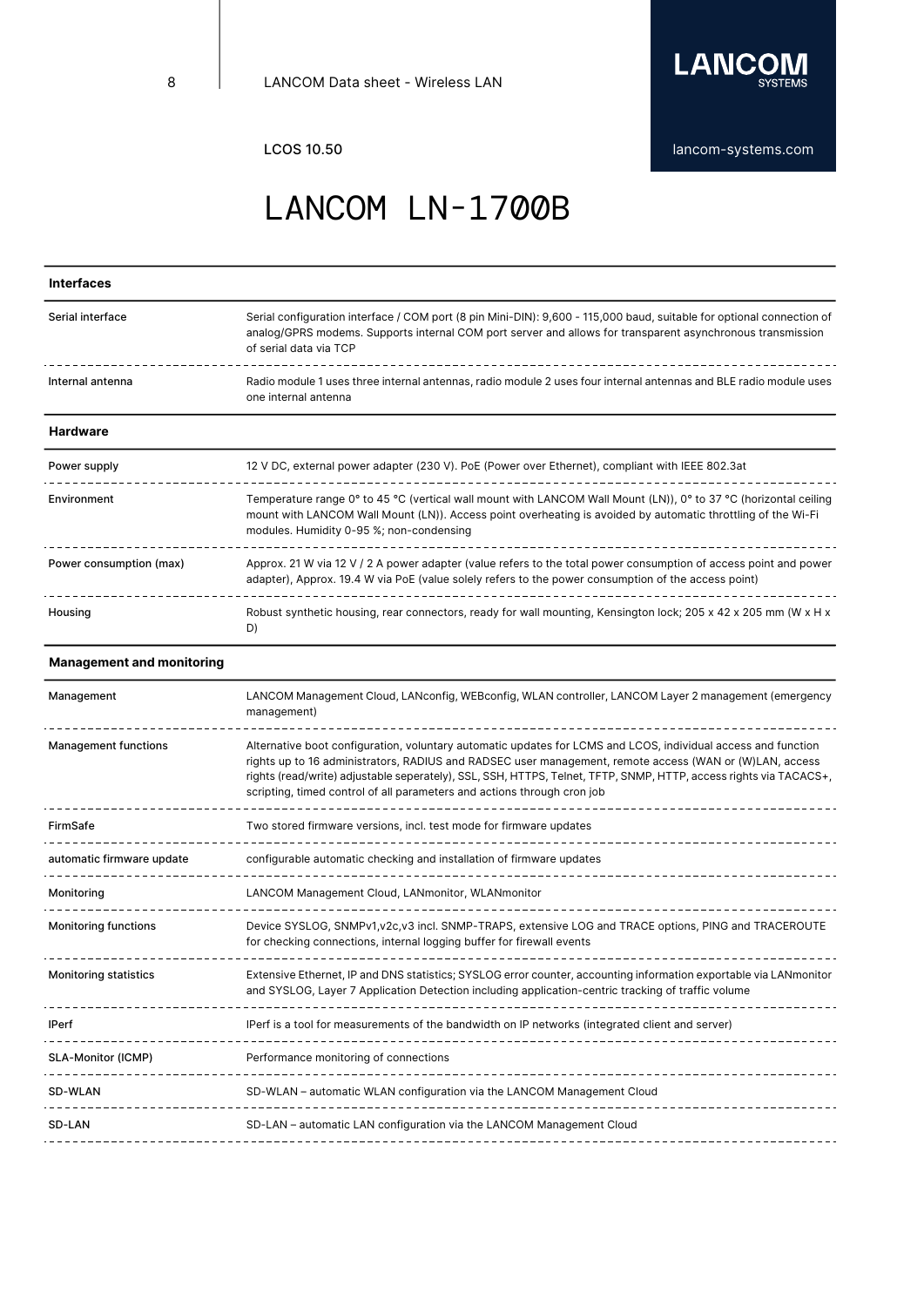

LCOS 10.50 **[lancom-systems.com](https://www.lancom-systems.com)** 

### LANCOM LN-1700B

#### **Declarations of conformity\*** CE EN 60950-1, EN 301 489-1, EN 301 489-17 5 GHz WLAN EN 301 893 2.4 GHz WLAN EN 300 328 -----------------------IPv6 IPv6 Ready Gold  $\sim$ Country of Origin **Made in Germany** \_\_\_\_\_\_\_\_\_\_\_\_\_\_\_\_\_\_\_\_\_\_\_\_\_\_\_\_\_ \*) Note You will find all declarations of conformity in the products section of our website at www.lancom-systems.com **Scope of delivery** Manual **Installation Guide (DE/EN/FR/ES/IT/PT/NL)** . <u>. . . . . . .</u> \_\_\_\_\_\_\_\_\_\_\_\_\_\_\_\_\_\_\_\_\_\_\_\_\_\_\_\_\_\_\_\_\_ Cable 2 2 2 2 2 2 2 2 3 2 2 2 2 3 2 2 2 2 3 2 2 2 2 3 2 2 2 2 3 2 2 2 2 3 2 2 2 2 3 2 2 2 2 3 2 2 3 2 2 3 2 2 3 2 2 3 2 2 3 2 2 3 2 2 3 2 2 3 2 2 3 2 2 3 2 2 3 2 3 2 2 3 2 3 2 2 3 2 3 2 3 2 3 2 3 2 3 2 3 2 3 2 3 2 3 2 3 2 \_\_\_\_\_\_\_\_\_\_\_\_\_\_\_\_\_\_\_\_\_\_\_\_ Power supply unit Factors and External power adapter (230 V), coaxial power connector 2.1/5.5 mm, temperature range from -5 to +45° C **Support** Warranty 3 years For details, please refer to the General Warranty Conditions at: <www.lancom-systems.com/warranty-conditions> . <u>. . . . . . . . . .</u> -------------------------------Software updates **Regular free updates as part of the LANCOM** Software Lifecycle Managements [\(www.lancom-systems.com/lifecycle](www.lancom-systems.com/lifecycle)) Manufacturer support Free technical manufacturer support as part of the LANCOM Software Lifecycle Management [\(www.lancom-systems.com/lifecycle\)](https://www.lancom-systems.com/lifecycle). **Software** Software Lifecycle Management After discontinuation, the device is subject to the LANCOM Software Lifecycle Management. Details can be found at: <www.lancom-systems.com/lifecycle> Anti-backdoor policy Products from LANCOM are free of hidden access paths (backdoors) and other undesirable features for introducing, extracting or manipulating data. The trust seal "IT Security made in Germany" (ITSMIG) and certification by the German Federal Office for Information Security (BSI) confirm the trustworthiness and the outstanding level of security. **Options** LANCOM Warranty Basic Option S Option to extend the manufacturer's warranty from 3 to 5 years, item no. 10710 \_\_\_\_\_\_\_\_\_\_\_\_\_\_\_\_\_\_\_\_\_\_\_\_ LANCOM Warranty Advanced Option Option to extend the manufacturer´s warranty from 3 to 5 years and replacement of a defective device, item no. S 10715 \_\_\_\_\_\_\_\_\_\_\_\_\_\_\_\_\_\_\_\_\_\_\_\_\_\_ LANCOM Public Spot Hotspot option for LANCOM products, versatile access (via voucher, e-mail, SMS), including a comfortable setup wizard, secure separation of guest access and internal network, item no. 60642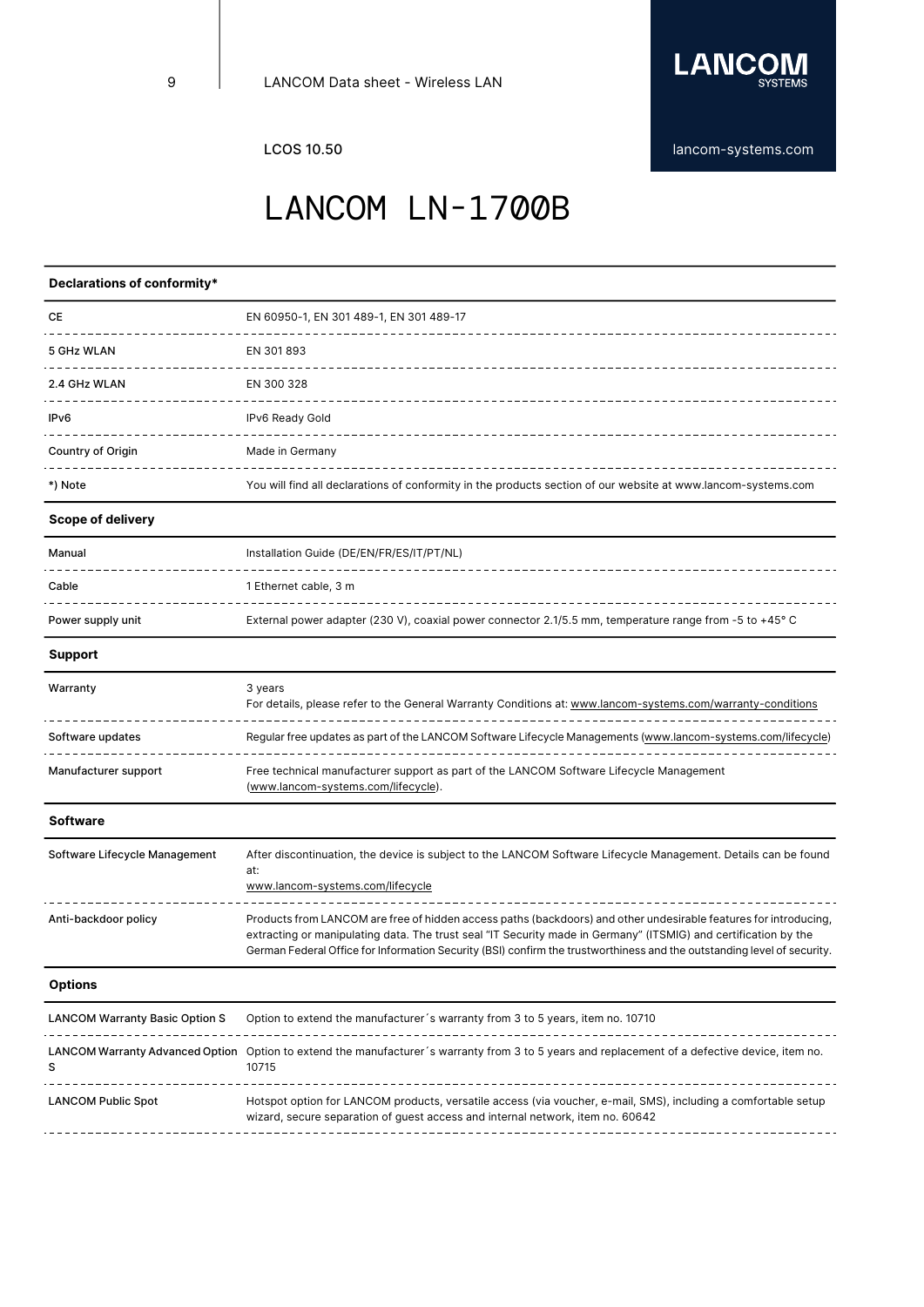

#### **LANCOM Management Cloud** LANCOM LMC-A-1Y LMC License LANCOM LMC-A-1Y License (1 Year), enables the management of one category A device for one year via the LANCOM Management Cloud, item no. 50100 -------------------------------LANCOM LMC-A-3Y LMC License LANCOM LMC-A-3Y License (3 Years), enables the management of one category A device for three years via the LANCOM Management Cloud, item no. 50101 LANCOM LMC-A-5Y LMC License LANCOM LMC-A-5Y License (5 Years), enables the management of one category A device for five years via the LANCOM Management Cloud, item no. 50102 LANCOM LMC-A-10Y LMC License LANCOM LMC-A-10Y License (10 Years), enables the management of one category A device for ten years via the LANCOM Management Cloud, item no. 50132 **Accessories** LANCOM WLAN controllers LANCOM WLC-4006+, item no. 62035 (EU), item no. 62036 (UK) and item no. 62037 (US), LANCOM WLC-1000, item no. 61783 (EU), LANCOM WLC Basic Option for Routers, item no. 61639

| Power over Ethernet Injector     | 1-port PoE injector with Gigabit support, integrated power supply, compatible with the standard IEEE 802.3af/at,<br>item no. 61738 (EU) and 61739 (UK)                               |
|----------------------------------|--------------------------------------------------------------------------------------------------------------------------------------------------------------------------------------|
| <b>LANCOM Serial Adapter Kit</b> | For the connection of V.24 modems with AT command set and serial interface for the connection to the LANCOM<br>COM interface, incl. serial cable and connection plug, item no. 61500 |
| <b>LANCOM Wall Mount LN</b>      | Robust mounting plate for simple, theft-proof mounting of LANCOM devices with LN housing, Item no. 61342                                                                             |

**Item number(s)**

LANCOM LN-1700B (EU) 61792

#### **Antenna Gain**



antenna pattern, 2.4 GHz